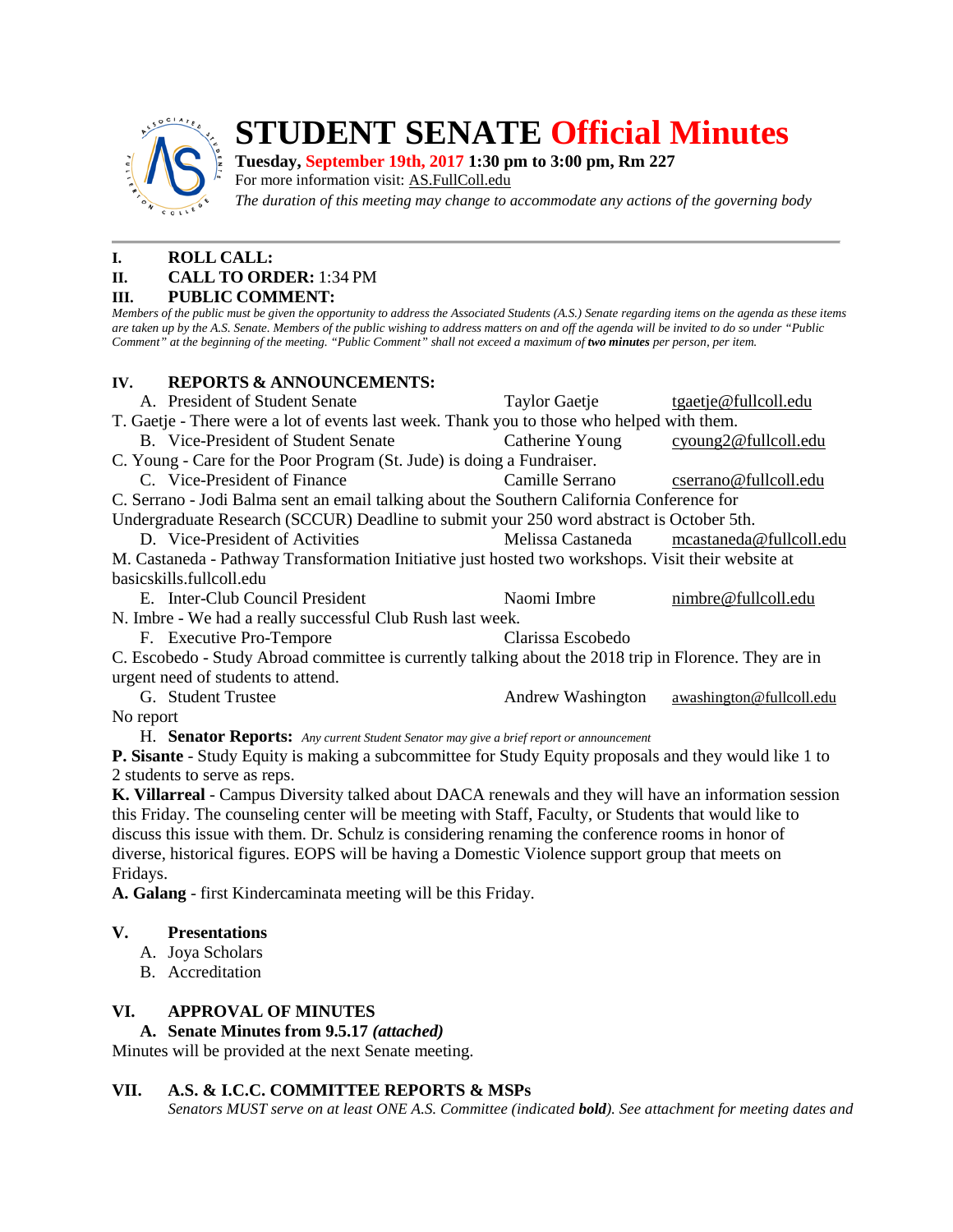*times.*

#### A. **Activities** Melissa Castaneda

Quadchella was last week. 7 Open Mic and 4 bands. There is an Activities meeting this week at 12:30 PM. Come join to discuss future events.

B. **Curriculum & Education (C&E)** *Vacant* No report.

C. **Committee on the Environment** *Vacant*

Meeting this Thursday! If you are interested in chairing, please contact Melissa.

D. Executive Council Taylor Gaetie Gaetje reminded everyone that Executive Council meetings are open to the public. Gaetje will be holding interviews for additional CareBank Coordinators.

*MSP to approve holding a special election for the AS Constitution on October 10th and 11th Appointment of Troy Plummer as CareBank Coordinator* 

#### E. **Finance & Budget** Camille Serrano

There will be a meeting this Thursday. General Assembly (GA) and the AS Benefits Giveaway for Spring will be discussed.

F. A.S. Benefits Task Force Camille Serrano A possible 6-month Cancellation initiative was discussed so that business could reconsider their agreement with us after a 6-month period. This was not officially approved yet. They also discussed AS Benefits Decals so that local business could advertise that they are part of AS Benefits.

#### *MSP to approve Brian Gatpandan as a member of the AS Benefits Task Force contingent on him serving as a student representative from AS Senate (Young, Imbre).*

G. Inter-Club Council Naomi Imbre

The ICC Execs are trying to make the transition for Inactive clubs to become Active a little smoother. The theme for the next Club Rush is for club's to promote themselves.

*MSP to approve Kasandra Villareal as the ICC Secretary*

*MSP to approve Sam from Math Club as the Campus Diversity Representative*

#### H. **Judicial** Patrice Sisante

They are looking for a Vice-Chair and Secretary. The meetings are Tuesdays from 12:00 PM - 1:00 PM. They will be working with Execs to change the constitution.

*MSP to dismiss Haolin Lee as Senator (Escobedo/ Gaetje)*

I. **Research, Planning, & Resolutions (RPR)** Catherine Young

There will be a meeting this week from 10:30 AM - 11:30 AM on Wednesday. They are looking for Vice-Chair and Secretary.

#### **A motion to approve all the MSPs under AS and ICC committee reports passed unanimously (Imbre/ Galang).**

## **VIII. UNFINISHED BUSINESS**

A. Applicants to Serve as Student Representatives

Tiffanny Hernaez Alyssa Place Saloni Barhate Roxana Franco Cameron Ansari Yves Gatpandan Ryan Holt Gloria Kim Ronald Shin

*A motion to approve all applicants to serve as Student Representatives passed unanimously (Sisante/ Young).*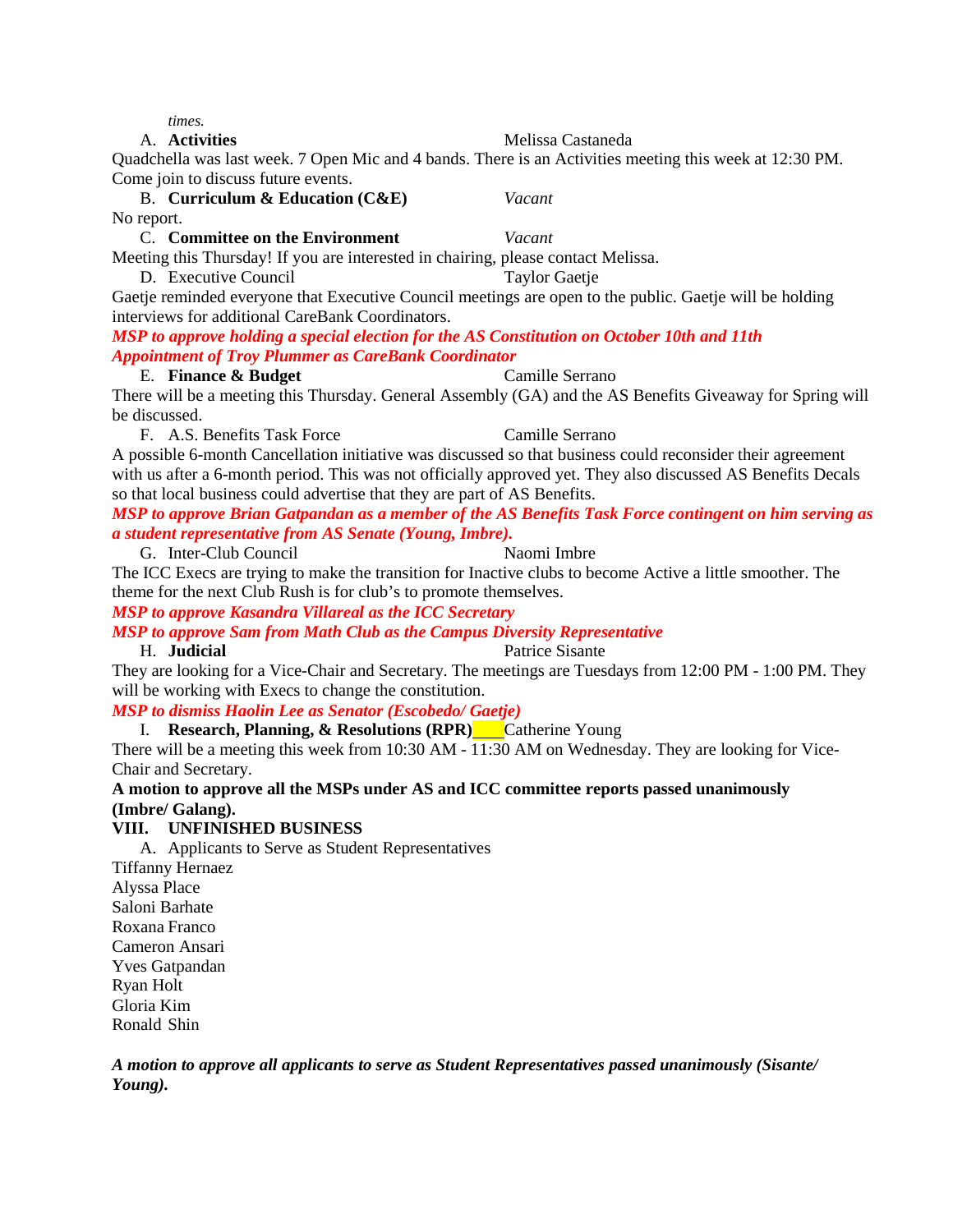There will be an introductory email sent to all Student Rep. applicants.

#### **IX. NEW BUSINESS**

A. Election Results

All MSPs from the Election Committee will be on next week's agenda.

B. Swearing in New Senators

Pascual Castillo, Robert Darkwood, Michael Marnell, Aaron Untiveros, Annaliese Tusken, Kasandra Villarreal, Bahar Tavakolian Saleh, and Sana Abbaali were sworn in at 2:27 PM.

C. Dismissals

D. Quadchella Recap

This event was last week.

E. Special Election for AS Constitution

Special Elections will take place October 10th and 11th.

F. Senator of the Month Award

In the past, Senators of the Month were awarded candy bars, flowers, gift cards.

There was a suggestion for Starbucks or Target gift cards. The chair referred this item to Finance.

G. Senator of the Month of September 2017

Nominations:

Patrice Sisante was nominated by A. Galang

Clarissa Escobedo was nominated by P. Sisante

Aldwin Galang was nominated by K. Villarreal

Pascual Castillo was nominated by P. Sisante

The September Senator of the Month will be selected in Execs.

H. Resolutions in Progress

There are 3 resolutions in progress in RPR.

Water Bottle Refill Stations - The Health Center will be implementing them very soon. Sodexo previously provided free water to students, but they no longer offer that. We would like our Resolution to show our support and interest in this item. A member of the public shared that he would be happy to discuss his ideas on Water purification. R. Darkwood made a note that Cypress currently offers Water Bottle refill station. Catherine is planning to meet with Rod Garcia, Vice President of Academic Services

Recycle Bins - Plastic bottle bins are most preferred.

DACA Resolution - Faculty Senate and the NOCCCD Board of Trustees have already passed resolutions in support of the DACA program. AS would like to pass one similar to those.

I. Fullerton College Night at Anaheim Ducks Game

Naomi Abesamis asked for a final green light on this.

**A motion to approve partnering with the Anaheim Ducks for Fullerton College Night passed unanimously (Villarreal/ Untiveros).**

**A motion to extend time by 10 minutes passed unanimously (Young/ Darkwood).**

J. AS Benefits Business Ideas

There was a survey passed around to get suggestions for potential business to partner with for AS Benefits discounts.

**X. CAMPUS, DISTRICT, & STATE (CDS) COMMITTEE APPOINTMENTS** (see attachments)

*Senators MUST serve on at least ONE CDS committee. Failure to do so will result in dismissal. Use the BALLOT provided to submit your name for appointment. Contested positions will be voted on by the Student Senate.*

List of Committee Meetings will be sent to all senators

**XI. FUTURE AGENDA ITEMS: Red Cross Presentation Elections Grade Appeal Process**